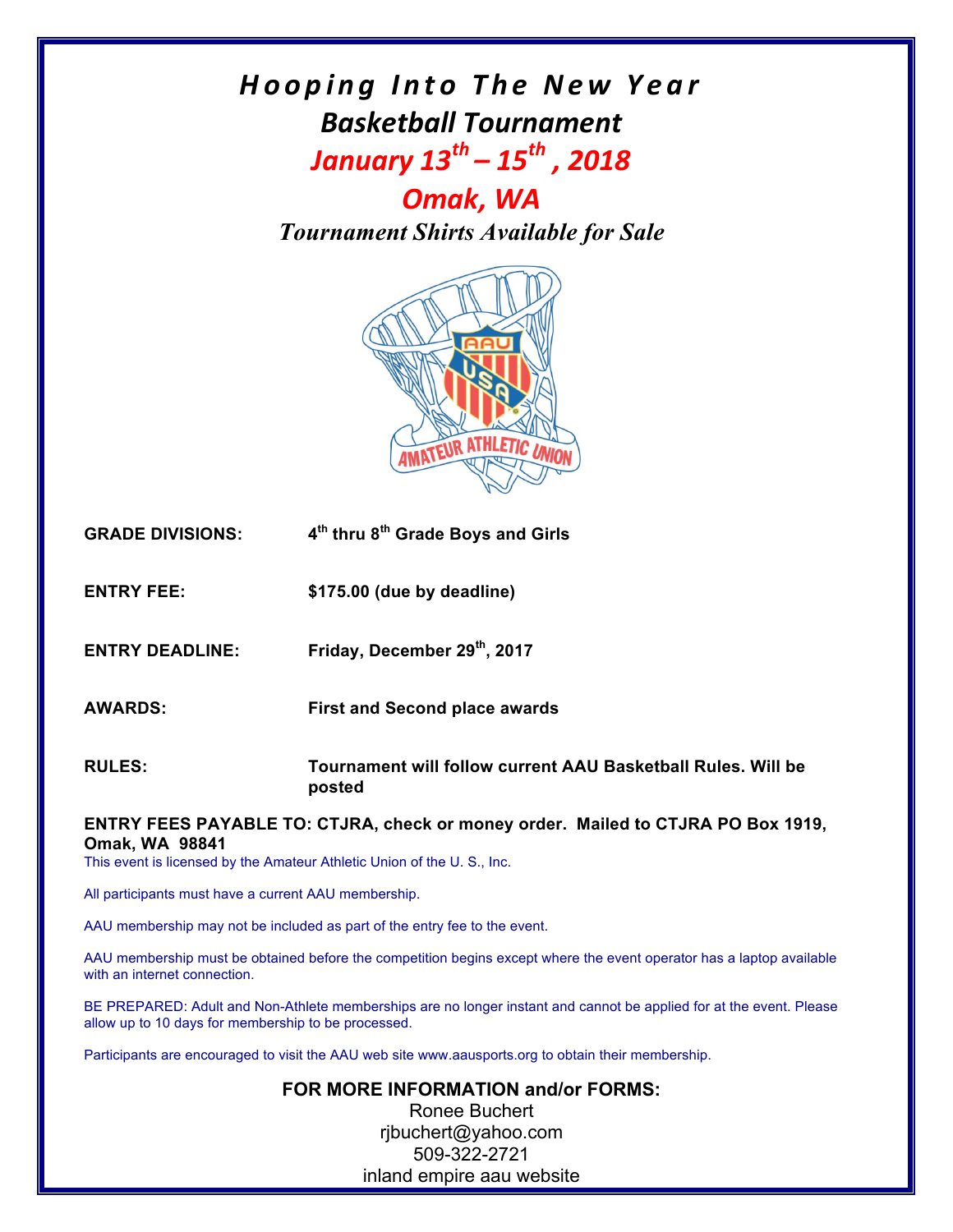|                                          |                                                                                                                           | <b>CTJRA</b> hosts<br>"Hooping Into The New Year"<br>Sanctioned by AAU |               |  |
|------------------------------------------|---------------------------------------------------------------------------------------------------------------------------|------------------------------------------------------------------------|---------------|--|
| January $13th - 15th$ , 2018<br>OMAK, WA |                                                                                                                           |                                                                        |               |  |
| Level:<br>Team Name:<br>Address:         | $4th$ / $5th$ / $6th$ / $7th$ / $8th$ Girls<br>the control of the control of the control of the control of the control of | Boys                                                                   |               |  |
| Contact Name:                            | Telephone #:__________<br><u> 1989 - Johann Barbara, martxa amerikan personal (h. 1989).</u>                              |                                                                        |               |  |
| Email Address:<br>Coach:                 |                                                                                                                           | $AAU\#$                                                                |               |  |
|                                          | <b>PLAYER NAME</b>                                                                                                        | 2017-2018 AAU#                                                         | <b>SCHOOL</b> |  |
| 1.<br>2.                                 |                                                                                                                           |                                                                        |               |  |
| 3.                                       |                                                                                                                           |                                                                        |               |  |
| 4.                                       |                                                                                                                           |                                                                        |               |  |
| 5.                                       |                                                                                                                           |                                                                        |               |  |
| 6.                                       |                                                                                                                           |                                                                        |               |  |
| 7.                                       |                                                                                                                           |                                                                        |               |  |
| 8.                                       |                                                                                                                           |                                                                        |               |  |
| 9.                                       |                                                                                                                           |                                                                        |               |  |
| 10.                                      |                                                                                                                           |                                                                        |               |  |
| $\overline{11}$ .                        |                                                                                                                           |                                                                        |               |  |
| 12.                                      |                                                                                                                           |                                                                        |               |  |

Please list any scheduling requests:

**Make Check or Money Orders Payable to CTJRA \$175.00 Team Entry Fee Mail to: CTJRA, PO Box 1919, Omak, WA 98841 Entry Deadline : Postmark by Friday, December 29th 2017**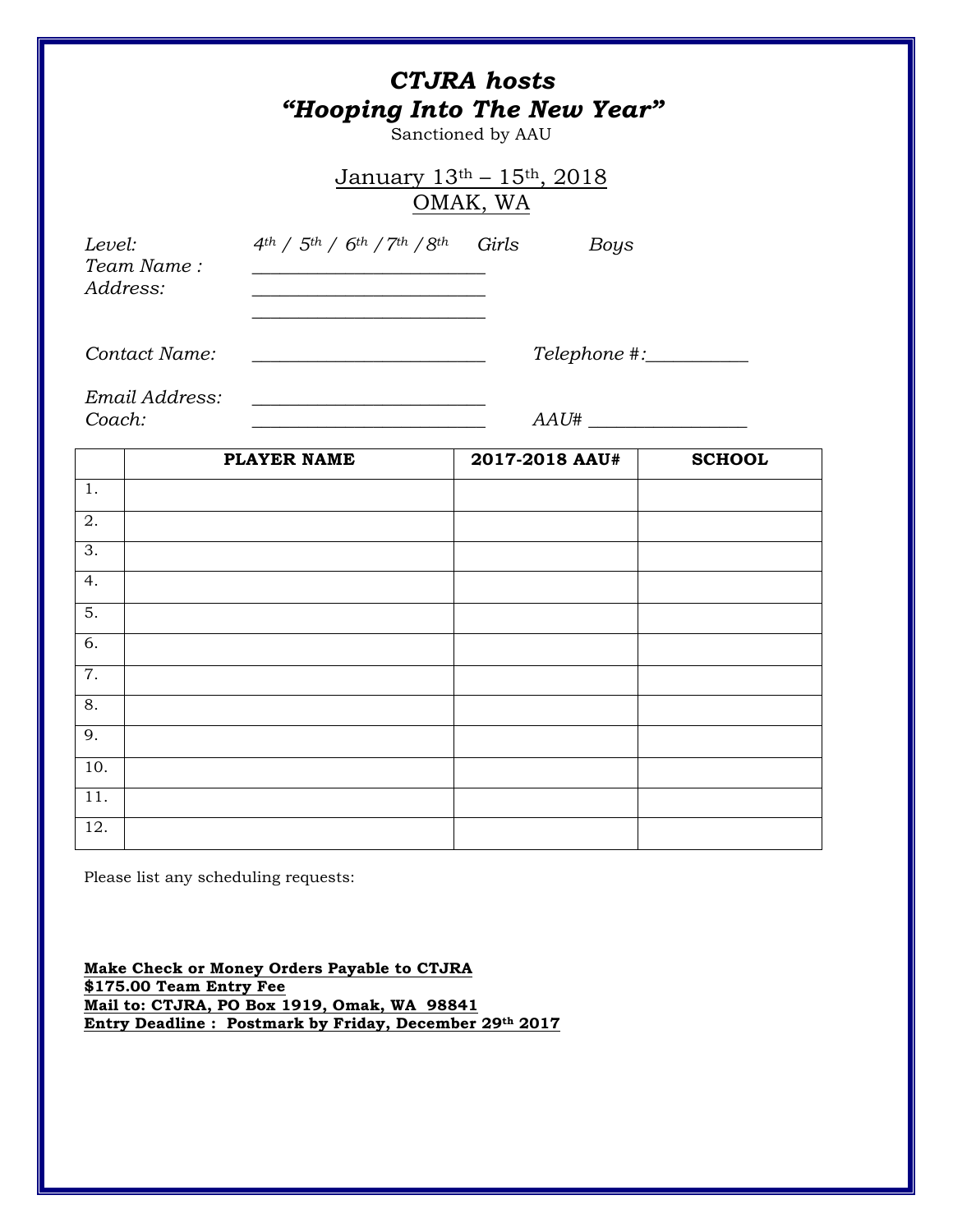## **CTJRA hosts "Hooping Into the New Year" Tournament 4th-8th Grade Girls and Boys AAU Tournament January 13th – 15th, 2018**

AAU Sanction Notes:

- This event is sanctioned by the Amateur Athletic Union of the U.S., Inc.
- All participants must have a current AAU membership.
- AAU membership may not be included as part of the entry fee to the event.
- AAU Youth athlete membership must be obtained before the competition begins.
- Participants are encouraged to visit the AAU website www.aausports.org to obtain their membership.

| AAU Membership:  | All Rosters will be checked; individuals without membership prior to<br>the team's first game will cause a team to be disqualified.                                                                      |  |
|------------------|----------------------------------------------------------------------------------------------------------------------------------------------------------------------------------------------------------|--|
| Contact:         | Ronee Buchert at (509)322-2721 or ribuchert@yahoo.com                                                                                                                                                    |  |
| Entry Deadline:  | Postmarked by Friday, December 29th, 2017                                                                                                                                                                |  |
| Entry Fee:       | \$175.00 per team, AAU membership fees are not included in the entry fee.<br>NO entry fees will be refunded after the registration deadline.                                                             |  |
| Payment:         | Check or Money Orders payable to CTJRA, must accompany the<br>completed team roster.                                                                                                                     |  |
| Gym Sites:       | Omak High School, Main Gym-2 courts<br>Omak High School, Stevens Gym<br>Omak Community Center, 601 Benton Street, Omak, WA                                                                               |  |
| Number of Games: | Tournament is pool play or round robin                                                                                                                                                                   |  |
| Game Times:      | Saturday, January $13^{th}$ : 6:00 p.m. (as needed)<br>Sunday, January $14^{\text{th}}$ .<br>8:00 a.m.<br>Monday, January $15^{th}$ : 8:00 a.m.                                                          |  |
| First Game Time: | Teams will receive their first game time by email on the Monday before<br>the tournament. If you have not received a game time call or text Ronee Buchert<br>(509)322-2721 or email: ribuchert@yahoo.com |  |
| Admission:       | 1 Coach and 1 Scorekeeper will be provided free admission.<br>Prices for admission are \$3.00 per day per person.<br>** PLEASE MAKE YOUR PARENTS AWARE OF ADMISSION CHARGE **                            |  |
| Rosters:         | The roster established at the time of the first game must be used<br>throughout the entire tournament. Additions or changes are NOT<br>permitted.                                                        |  |
| Players:         | Players, or teams, may play up one grade but not down a grade and a<br>player may only be assigned to one team for the tournament.                                                                       |  |